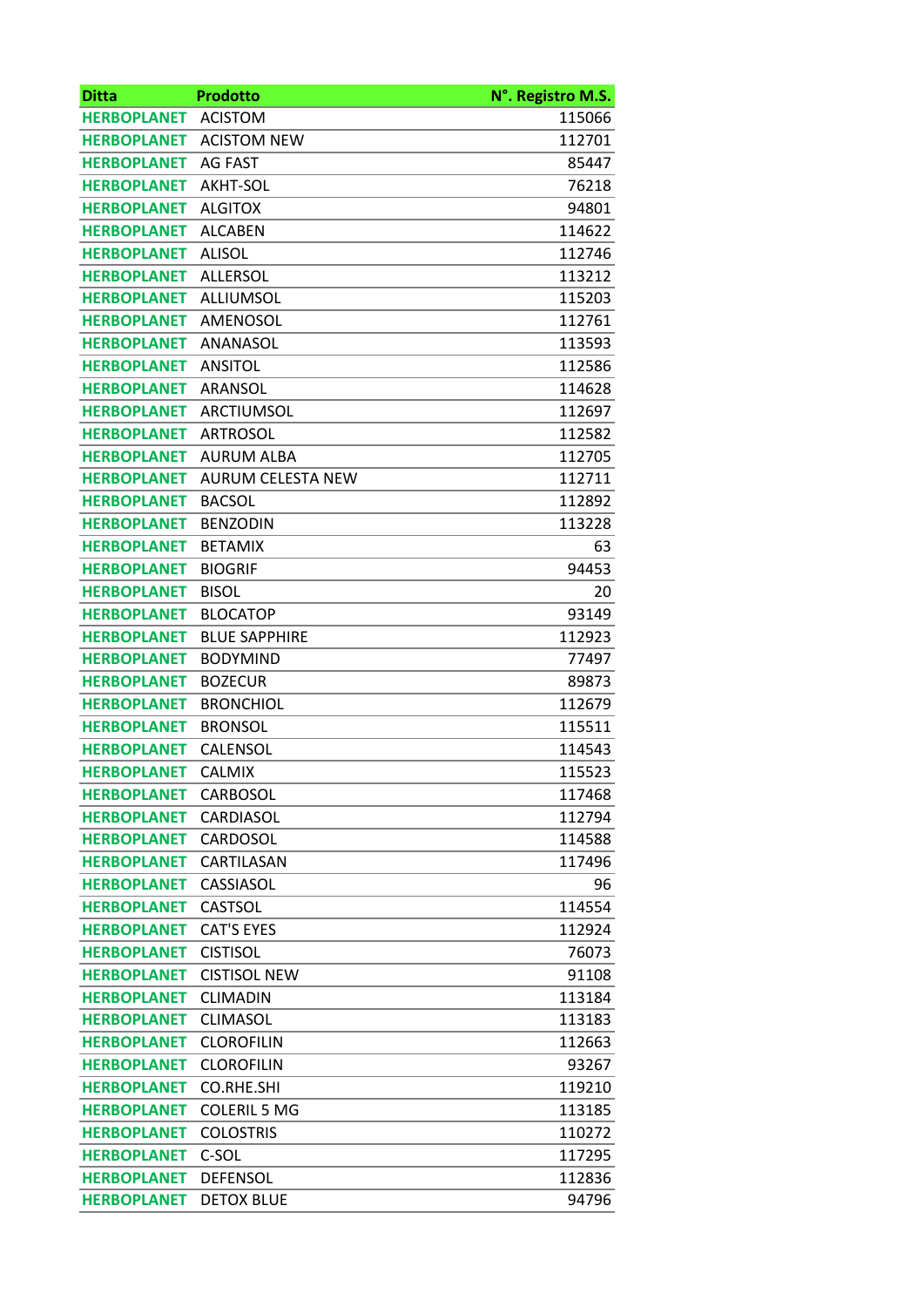| <b>HERBOPLANET</b> | <b>DETOX GREEN</b>          | 94744  |
|--------------------|-----------------------------|--------|
| <b>HERBOPLANET</b> | <b>DETOX WHITE</b>          | 94793  |
| <b>HERBOPLANET</b> | <b>DIAMOND</b>              | 112927 |
| <b>HERBOPLANET</b> | <b>DIARSOL</b>              | 67     |
| <b>HERBOPLANET</b> | <b>DIFLOR PLUS</b>          | 77498  |
| <b>HERBOPLANET</b> | <b>DISBIODREN</b>           | 111635 |
| <b>HERBOPLANET</b> | <b>DISBIOFERM</b>           | 110273 |
| <b>HERBOPLANET</b> | DISBIO-M                    | 126778 |
| <b>HERBOPLANET</b> | DISDREN-4                   | 113946 |
| <b>HERBOPLANET</b> | <b>DISPEPSOL</b>            | 89     |
| <b>HERBOPLANET</b> | <b>DIURENAL</b>             | 113189 |
| <b>HERBOPLANET</b> | <b>DIURESOL</b>             | 113187 |
| <b>HERBOPLANET</b> | DJET-SOL                    | 76285  |
| <b>HERBOPLANET</b> | <b>DRAINING</b>             | 119122 |
| <b>HERBOPLANET</b> | <b>DREGEN</b>               | 114790 |
| <b>HERBOPLANET</b> | <b>DRENASOL</b>             | 113190 |
| <b>HERBOPLANET</b> | <b>DRENATOT</b>             | 77331  |
| <b>HERBOPLANET</b> | <b>ECHINSOL</b>             | 114610 |
| <b>HERBOPLANET</b> | <b>ELEUTEROSOL</b>          | 92     |
| <b>HERBOPLANET</b> | <b>EMERALD</b>              | 112928 |
| <b>HERBOPLANET</b> | <b>ENZYMIL</b>              | 1      |
| <b>HERBOPLANET</b> | <b>ENZYSOL</b>              | 113213 |
| <b>HERBOPLANET</b> | <b>EPARENOL</b>             | 113214 |
| <b>HERBOPLANET</b> | EPARIL                      | 82869  |
| <b>HERBOPLANET</b> | <b>EPASOL</b>               | 112851 |
|                    |                             |        |
| <b>HERBOPLANET</b> | <b>EPATOSOL</b>             | 97     |
| <b>HERBOPLANET</b> | <b>FASTDREIN</b>            | 113218 |
| <b>HERBOPLANET</b> | <b>FERRODIN</b>             | 113560 |
| <b>HERBOPLANET</b> | <b>FERROSOL</b>             | 113217 |
| <b>HERBOPLANET</b> | <b>FICUSOL</b>              | 114239 |
| <b>HERBOPLANET</b> | <b>FLORAMIN PLUS</b>        | 78127  |
| <b>HERBOPLANET</b> | <b>FLORASOL</b>             | 119173 |
| <b>HERBOPLANET</b> | <b>FRATRES</b>              | 77365  |
| <b>HERBOPLANET</b> | <b>GASTROSOL</b>            | 112763 |
| <b>HERBOPLANET</b> | <b>GINESOL</b>              | 113170 |
| <b>HERBOPLANET</b> | <b>GLICORIL</b>             | 82867  |
| <b>HERBOPLANET</b> | <b>GYMNESOL</b>             | 113609 |
| <b>HERBOPLANET</b> | <b>HERBOSOL C</b>           | 106    |
| <b>HERBOPLANET</b> | <b>HERBOSOL Ca</b>          | 107    |
| <b>HERBOPLANET</b> | <b>HESSONITE</b>            | 112938 |
| <b>HERBOPLANET</b> | <b>HP DREN</b>              | 113219 |
| <b>HERBOPLANET</b> | <b>HP-IMMUN GOCCE</b>       | 112795 |
| <b>HERBOPLANET</b> | HS 102-BARDANA COMP.        | 229    |
| <b>HERBOPLANET</b> | HS 109 UVA-URSI COMP.       | 113553 |
| <b>HERBOPLANET</b> | HS 112 - ANANAS COMP.       | 105    |
| <b>HERBOPLANET</b> | <b>HS 204 - CYNARA COMP</b> | 90132  |
| <b>HERBOPLANET</b> | HS 211 TAMARIS COMP.        | 113220 |
| <b>HERBOPLANET</b> | HS 214 - VITIS COMP.        | 90123  |
| <b>HERBOPLANET</b> | HS 302 - BETULA COMP.       | 90130  |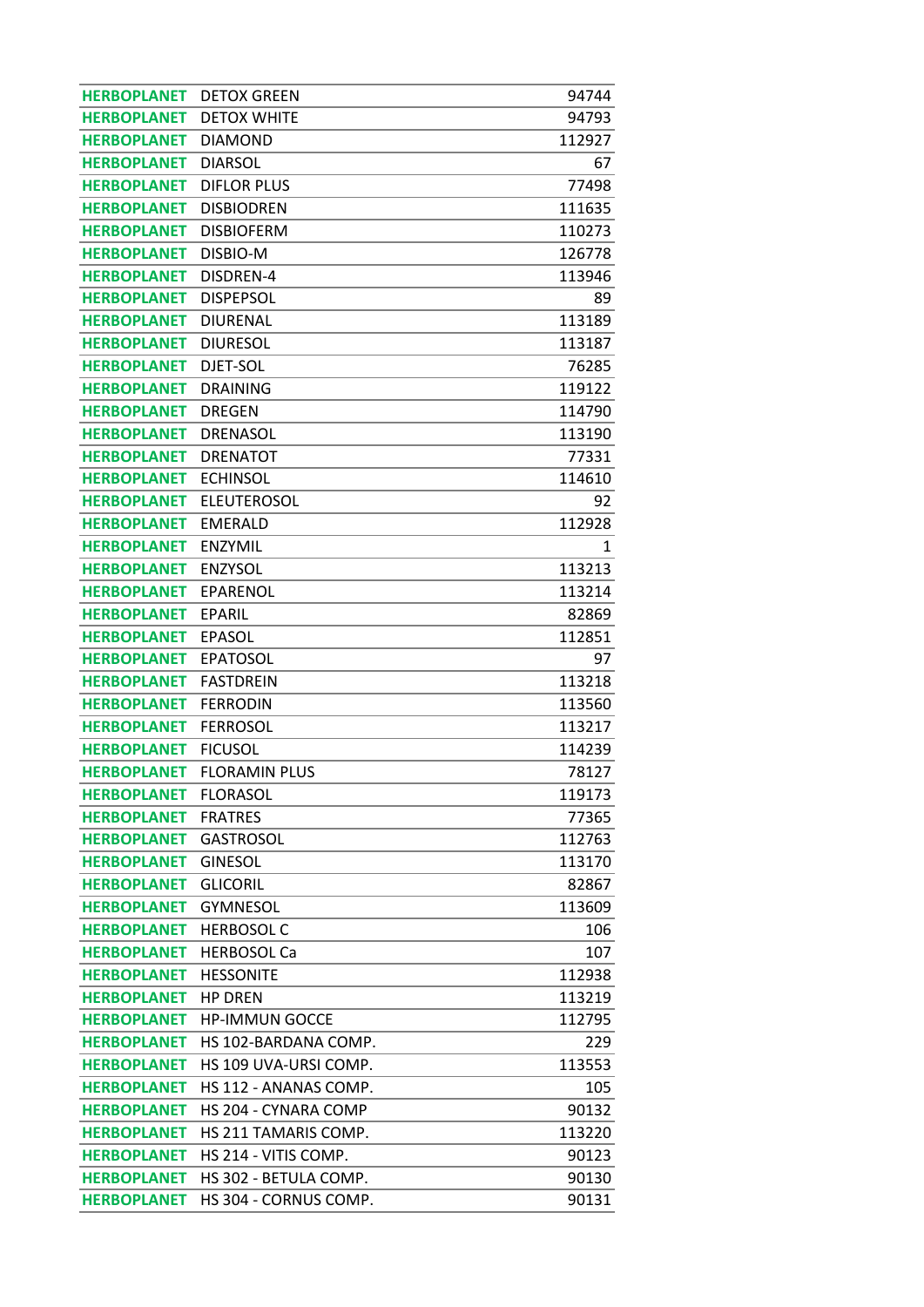| <b>HERBOPLANET</b> | HS 306 - JUNGLANS COMP.        | 90129  |
|--------------------|--------------------------------|--------|
| <b>HERBOPLANET</b> | HS 308 - PINUS COMP.           | 90128  |
| <b>HERBOPLANET</b> | HS 310 VIBURNUM COMP.          | 112796 |
| <b>HERBOPLANET</b> | <b>IALURASE PLUS</b>           | 113221 |
| <b>HERBOPLANET</b> | <b>IMMUNOSOL</b>               | 113222 |
| <b>HERBOPLANET</b> | <b>INFLUBIOTIC NEW</b>         | 7      |
| <b>HERBOPLANET</b> | <b>IPERENIL</b>                | 82868  |
| <b>HERBOPLANET</b> | <b>IPERTENSOL</b>              | 101    |
| <b>HERBOPLANET</b> | LACT-IMMUN                     | 119119 |
| <b>HERBOPLANET</b> | <b>LACTORIL</b>                | 119120 |
| <b>HERBOPLANET</b> | <b>LACTOSOL Polvere</b>        | 119146 |
| <b>HERBOPLANET</b> | LENISOL                        | 117645 |
| <b>HERBOPLANET</b> | <b>LEVITAS</b>                 | 89872  |
| <b>HERBOPLANET</b> | LEVOMIGRAN                     | 113223 |
| <b>HERBOPLANET</b> | <b>LICRIVEN</b>                | 113224 |
| <b>HERBOPLANET</b> | <b>LIMONSOL</b>                | 113171 |
| <b>HERBOPLANET</b> | LIQUIDREN                      | 117056 |
| <b>HERBOPLANET</b> | <b>LISITOL</b>                 | 93140  |
| <b>HERBOPLANET</b> | MAGSOL 5 PLUS                  | 113226 |
| <b>HERBOPLANET</b> | <b>MANNOSYL NEW</b>            | 494    |
| <b>HERBOPLANET</b> | <b>MARRUSOL</b>                | 114630 |
| <b>HERBOPLANET</b> | <b>MATRISOL</b>                | 117613 |
| <b>HERBOPLANET</b> | MAXDOL-A                       | 117661 |
| <b>HERBOPLANET</b> | MC-SOL                         | 117303 |
| <b>HERBOPLANET</b> | <b>MELISOL</b>                 | 114632 |
| <b>HERBOPLANET</b> | <b>MEMACTIV</b>                | 115551 |
| <b>HERBOPLANET</b> | <b>METEORSOL</b>               | 113626 |
| <b>HERBOPLANET</b> | MG-Ca                          | 117700 |
| <b>HERBOPLANET</b> | MG-SOL                         | 117702 |
| <b>HERBOPLANET</b> | MINERALSOL                     | 110676 |
| <b>HERBOPLANET</b> | <b>MIODOL</b>                  | 112891 |
| <b>HERBOPLANET</b> | MNG-PLUS                       | 114753 |
| <b>HERBOPLANET</b> | MSA ABIES PECTINATA            | 90127  |
| <b>HERBOPLANET</b> | <b>MSA ACER CAMPESTRE</b>      | 90126  |
| <b>HERBOPLANET</b> | MSA AESCULUS HIPPOCASTANUM     | 114243 |
| <b>HERBOPLANET</b> | <b>MSA ALNUS GLUTINOSA</b>     | 90125  |
| <b>HERBOPLANET</b> | <b>MSA AMPELOPSIS WEITCHII</b> | 90124  |
| <b>HERBOPLANET</b> | <b>MSA BETULA PUBESCENS</b>    | 114250 |
| <b>HERBOPLANET</b> | <b>MSA BETULA VERRUCOSA</b>    | 90122  |
| <b>HERBOPLANET</b> | <b>MSA CARPINUS BETULUS</b>    | 90133  |
| <b>HERBOPLANET</b> | <b>MSA CASTANEA VESCA</b>      | 114255 |
| <b>HERBOPLANET</b> | <b>MSA CEDRUS LIBANI</b>       | 114266 |
| <b>HERBOPLANET</b> | <b>MSA CITRUS LIMONUM</b>      | 92788  |
| <b>HERBOPLANET</b> | <b>MSA CORNUS SANGUINEA</b>    | 92789  |
| <b>HERBOPLANET</b> | MSA CORYLUS AVELLANA           | 92790  |
| <b>HERBOPLANET</b> | MSA CRATAEGUS OXYACANTHA       | 92791  |
| <b>HERBOPLANET</b> | <b>MSA FAGUS SYLVATICA</b>     | 92792  |
| <b>HERBOPLANET</b> | <b>MSA FICUS CARICA</b>        | 92793  |
| <b>HERBOPLANET</b> | <b>MSA FRAXINUS EXCELSIOR</b>  | 114267 |
| <b>HERBOPLANET</b> | MSA JUGLANS REGIA              | 92794  |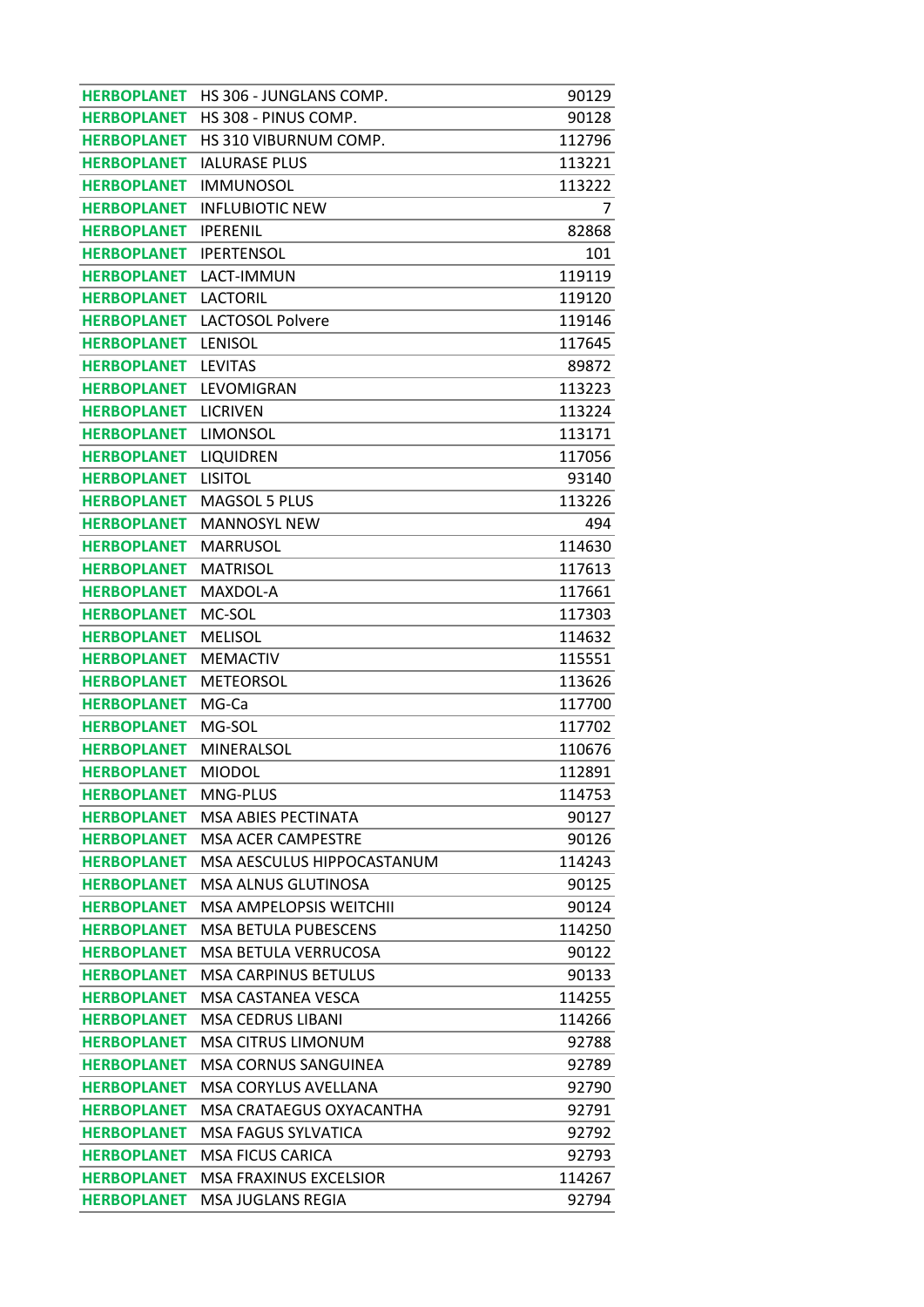| <b>HERBOPLANET</b> | MSA JUNIPERUS COMMUNIS            | 92795  |
|--------------------|-----------------------------------|--------|
| <b>HERBOPLANET</b> | MSA LINFA DI BETULLA              | 92796  |
| <b>HERBOPLANET</b> | <b>MSA OLEA EUROPAEA</b>          | 114268 |
| <b>HERBOPLANET</b> | <b>MSA PINUS MONTANA</b>          | 114269 |
| <b>HERBOPLANET</b> | <b>MSA PLATANUS ORIENTALIS</b>    | 114270 |
| <b>HERBOPLANET</b> | <b>MSA POPULUS NIGRA</b>          | 114273 |
| <b>HERBOPLANET</b> | <b>MSA PRUNUS AMYGDALUS</b>       | 114275 |
| <b>HERBOPLANET</b> | <b>MSA PRUNUS SPINOSA</b>         | 114276 |
| <b>HERBOPLANET</b> | MSA QUERCUS PEDUNCOLATA           | 114278 |
| <b>HERBOPLANET</b> | <b>MSA RIBES NIGRUM</b>           | 114279 |
| <b>HERBOPLANET</b> | MSA ROSA CANINA                   | 114280 |
| <b>HERBOPLANET</b> | <b>MSA ROSMARINUS OFFICINALIS</b> | 114281 |
| <b>HERBOPLANET</b> | <b>MSA RUBUS FRUTICOSUS</b>       | 114282 |
| <b>HERBOPLANET</b> | <b>MSA RUBUS IDAEUS</b>           | 114283 |
| <b>HERBOPLANET</b> | <b>MSA SECALE CEREALE</b>         | 114284 |
| <b>HERBOPLANET</b> | MSA SEQUOIA GIGANTEA              | 114285 |
| <b>HERBOPLANET</b> | MSA SORBUS DOMESTICA              | 114287 |
| <b>HERBOPLANET</b> | <b>MSA TAMARIX GALLICA</b>        | 114286 |
| <b>HERBOPLANET</b> | <b>MSA TILIA TOMENTOSA</b>        | 114288 |
| <b>HERBOPLANET</b> | <b>MSA ULMUS CAMPESTRIS</b>       | 114289 |
| <b>HERBOPLANET</b> | <b>MSA VACCINIUM MYRTILLUS</b>    | 114290 |
| <b>HERBOPLANET</b> | MSA VACCINIUM VITIS-IDAEA         | 114291 |
| <b>HERBOPLANET</b> | MSA VIBURNUM LANTANA              | 114292 |
| <b>HERBOPLANET</b> | MSA VITIS VINIFERA                | 114293 |
| <b>HERBOPLANET</b> | <b>NEO COLIFAST</b>               | 114741 |
| <b>HERBOPLANET</b> | <b>NEVROSOL</b>                   | 112764 |
| <b>HERBOPLANET</b> | <b>NO-LIPO CAPSULE</b>            | 77105  |
| <b>HERBOPLANET</b> | <b>NONIPUR</b>                    | 114660 |
| <b>HERBOPLANET</b> | NW-SOL                            | 76217  |
| <b>HERBOPLANET</b> | OLEA D3                           | 85166  |
| <b>HERBOPLANET</b> | OLEA D3 MAX                       | 93205  |
| <b>HERBOPLANET</b> | OLEA D3 PLUS                      | 118173 |
| <b>HERBOPLANET</b> | <b>OSTEORINIL</b>                 | 115039 |
| <b>HERBOPLANET</b> | PANASOL                           | 117863 |
| <b>HERBOPLANET</b> | <b>PEARL</b>                      | 112940 |
| <b>HERBOPLANET</b> | <b>PHISIODIGEN</b>                | 91096  |
| <b>HERBOPLANET</b> | <b>PHISIOEAT</b>                  | 91095  |
| <b>HERBOPLANET</b> | <b>PHISIOFAT</b>                  | 91099  |
| <b>HERBOPLANET</b> | <b>PHISIOGLIC</b>                 | 91097  |
| <b>HERBOPLANET</b> | PHISIOMAG                         | 91098  |
| <b>HERBOPLANET</b> | PHISIONEURAMIN                    | 93148  |
| <b>HERBOPLANET</b> | PHISIONORAD                       | 91107  |
| <b>HERBOPLANET</b> | PILOSELLA COMPOSITUM              | 117221 |
| <b>HERBOPLANET</b> | PINOSOL                           | 113175 |
| <b>HERBOPLANET</b> | PRE-INFLU                         | 2      |
| <b>HERBOPLANET</b> | <b>PROLIVER</b>                   | 113227 |
| <b>HERBOPLANET</b> | PROPOSOL Sciroppo                 | 115512 |
| <b>HERBOPLANET</b> | PROSTASOL FORTE                   | 76071  |
| <b>HERBOPLANET</b> | PROSTEZAN                         | 117926 |
| <b>HERBOPLANET</b> | P-SOL                             | 117305 |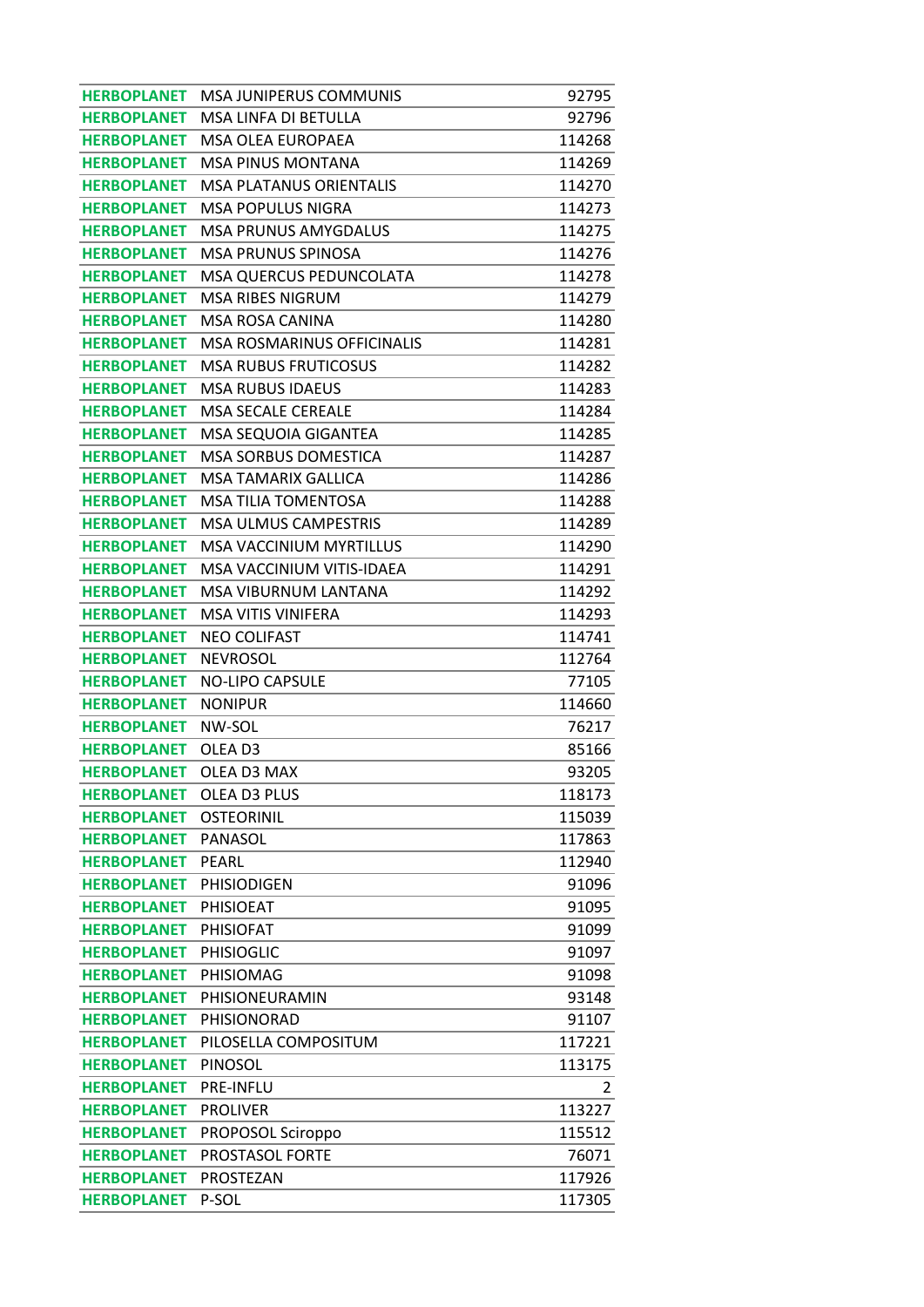| <b>HERBOPLANET</b> | PULMOSOL                              | 112852 |
|--------------------|---------------------------------------|--------|
| <b>HERBOPLANET</b> | <b>PULMOX</b>                         | 115116 |
| <b>HERBOPLANET</b> | <b>QSA ANICE STELLATO</b>             | 112925 |
| <b>HERBOPLANET</b> | <b>QSA EUCALIPTO</b>                  | 112926 |
| <b>HERBOPLANET</b> | QSA LAVANDA                           | 112929 |
| <b>HERBOPLANET</b> | <b>QSA LIMONE</b>                     | 112930 |
| <b>HERBOPLANET</b> | QSA MELISSA                           | 112942 |
| <b>HERBOPLANET</b> | QSA PINO                              | 113176 |
| <b>HERBOPLANET</b> | <b>QSA ROSMARINO</b>                  | 113133 |
| <b>HERBOPLANET</b> | <b>QSPC EUCALIPTO</b>                 | 115706 |
| <b>HERBOPLANET</b> | <b>RED CORAL</b>                      | 112972 |
| <b>HERBOPLANET</b> | RELAXSOL                              | 117973 |
| <b>HERBOPLANET</b> | <b>REXALIN</b>                        | 117249 |
| <b>HERBOPLANET</b> | <b>RIBESOL</b>                        | 114633 |
| <b>HERBOPLANET</b> | <b>RIBONIL</b>                        | 118384 |
| <b>HERBOPLANET</b> | <b>RINOPLUS</b>                       | 112765 |
| <b>HERBOPLANET</b> | <b>ROSMASOL</b>                       | 113177 |
| <b>HERBOPLANET</b> | R-SOL                                 | 117306 |
| <b>HERBOPLANET</b> | <b>RUBUSOL</b>                        | 114634 |
| <b>HERBOPLANET</b> | <b>RUBY</b>                           | 112973 |
| <b>HERBOPLANET</b> | <b>RUSCUSOL</b>                       | 6      |
| <b>HERBOPLANET</b> | SALIXSOL                              | 118298 |
| <b>HERBOPLANET</b> | SALVIASOL                             | 113180 |
| <b>HERBOPLANET</b> | SEDASOL                               | 111521 |
| <b>HERBOPLANET</b> | <b>SIRE MAG</b>                       | 85473  |
|                    |                                       |        |
| <b>HERBOPLANET</b> | S-SOL                                 | 117307 |
| <b>HERBOPLANET</b> | <b>SULFONIL</b>                       | 4      |
| <b>HERBOPLANET</b> | TARAXSOL                              | 117975 |
| <b>HERBOPLANET</b> | <b>TILIASOL</b>                       | 114636 |
| <b>HERBOPLANET</b> | <b>TIMOSOL</b>                        | 113181 |
| <b>HERBOPLANET</b> | <b>TONIXOL</b>                        | 110268 |
| <b>HERBOPLANET</b> | TSA ACHILLEA MILLEFOLIUM              | 119679 |
| <b>HERBOPLANET</b> | TSA ADIANTUM CAPILLUSVENERIS          | 119695 |
| <b>HERBOPLANET</b> | TSA ALCHEMILLA VULGARIS               | 119711 |
| <b>HERBOPLANET</b> | TSA ARCTIUM LAPPA                     | 92785  |
| <b>HERBOPLANET</b> | TSA ARCTOSTAPHYLOS UVA URSI           | 92786  |
| <b>HERBOPLANET</b> | TSA ARTEMISIA ABSINTHIUM              | 114295 |
| <b>HERBOPLANET</b> | TSA AVENA SATIVA                      | 92787  |
| <b>HERBOPLANET</b> | <b>TSA CALENDULA OFFICINALIS</b>      | 92784  |
| <b>HERBOPLANET</b> | <b>TSA CENTELLA ASIATICA</b>          | 92783  |
| <b>HERBOPLANET</b> | TSA CINCHONA CALISAYA                 | 119797 |
| <b>HERBOPLANET</b> | TSA COMMIPHORA ABYSSINICA             | 119811 |
| <b>HERBOPLANET</b> | TSA CRATAEGUS OXYACANTHA              | 92782  |
| <b>HERBOPLANET</b> | <b>TSA CUPRESSUS SEMPERVIRENS</b>     | 119839 |
| <b>HERBOPLANET</b> | TSA CYNARA SCOLYMUS                   | 119870 |
| <b>HERBOPLANET</b> | TSA ECHINACEA ANGUSTIFOLIA            | 92781  |
| <b>HERBOPLANET</b> | TSA ECHINACEA PURPUREA                | 120017 |
| <b>HERBOPLANET</b> | <b>TSA ELEUTHEROCOCCUS SENTICOSUS</b> | 92768  |
| <b>HERBOPLANET</b> | <b>TSA EQUISETUM ARVENSE</b>          | 114465 |